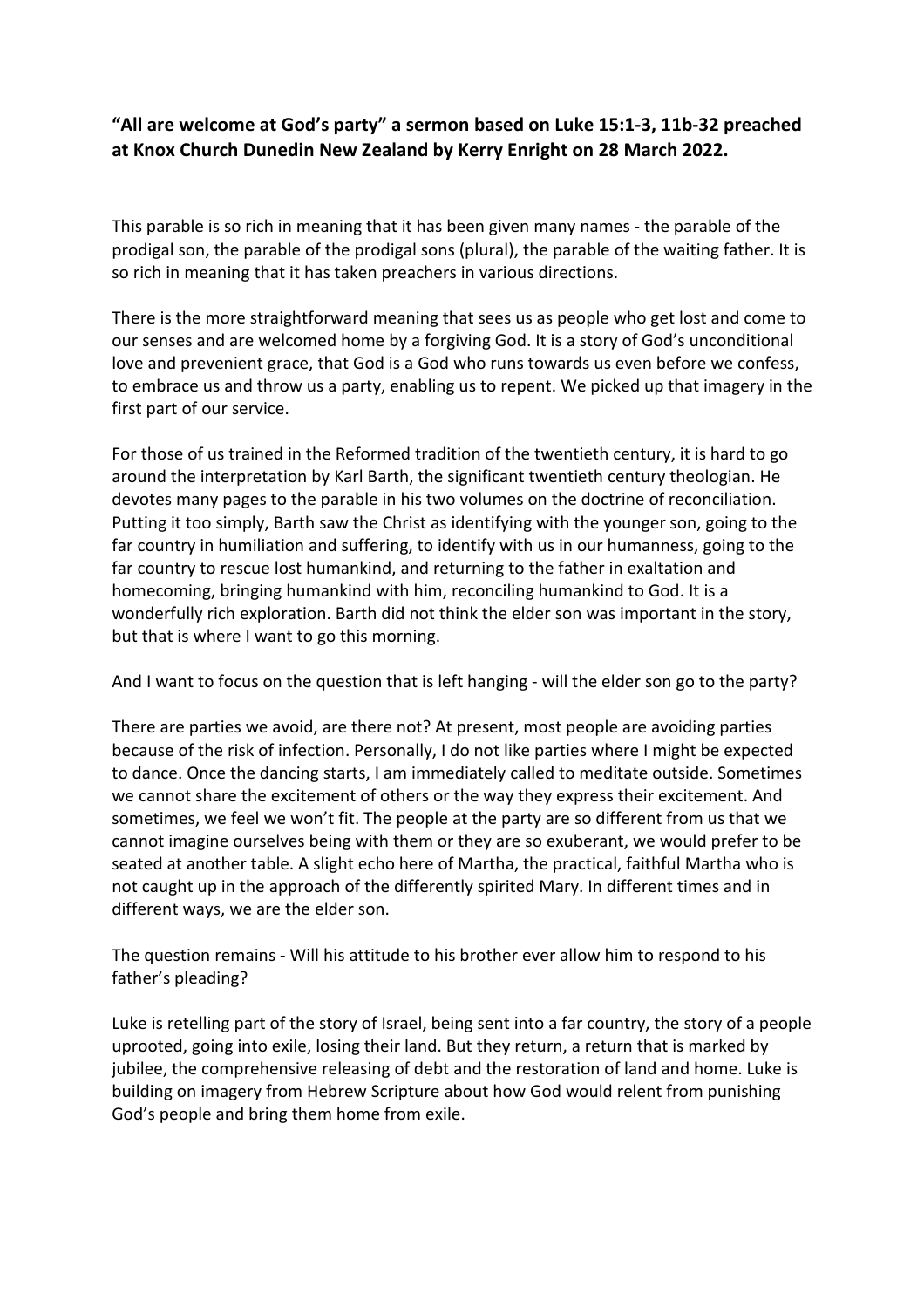For example, in Jeremiah: Thus says the Lord … they shall come back from the land of the enemy; there is hope for your future, says the Lord: your children shall come back to their own country … Is Ephraim my dear son? Is he the child I delight in? As often as I speak against him, I still remember him. Therefore I am deeply moved for him; I will surely have mercy on him, says the Lord … Return, O virgin Israel, return to these your cities. (Jer 31.16- 21)

And from Hosea - When Israel was a child, I loved him, and out of Egypt I called my son. The more I called them, the more they went from me; I led them with cords of human kindness, with bands of love. I was to them like those who lift infants to their cheeks. I bent down to them and fed them. They shall return to the land of Egypt ... (Hosea 11.1-9)

God is loving and merciful, like a compassionate parent, who delights in the return of the child who has wandered away. A retelling of the history of Israel, but Luke gives it a twist through the mouth of the elder son. He gives us a sign of what is coming by portraying the Pharisees as "moneylovers" even though there is no evidence that the Pharisees were especially greedy.

Let's remember the story with the elder son in mind. The younger son returns and parties, but the elder son cannot bear that his no-good brother is welcomed back without any punishment at all, and refuses even to recognize him as family. The scene begins with the elder son "in the field". He asks a worker what the ruckus is about, and is told "Your brother has come, and your father has killed the fatted calf, because he has got him back safe and sound." The son gets angry, and boycotts the party, a serious public insult to his father. The long-suffering parent pleads for his son to join him, a shameful concession that he has no control over his own son.

This leads to a petulant rant, shocking in its tone and message: 'Listen! For all these years I have been working like a slave for you, and I have never disobeyed your command; yet you have never given me even a young goat so that I might celebrate with my friends. But when this son of yours came back, who has devoured your property with prostitutes, you killed the fatted calf for him!' (15.29-30)

Both sons are utterly self-absorbed, with no concern for the father or the family's reputation. But the elder son's speech reveals something key to Luke's message. The elder son presents his life as a financial exchange: his years of work should have earned him a party with his friends. And note how he portrays his brother's sin: not the disgrace of the family in the eyes of the neighbours, but the "consuming" of property! The son is concerned with the waste of resources that "belong "only to those who earn them through hard work. When he speaks of his own celebration, it is not with his family, or the local community or with his younger brother, but with his friends!

The father's wants the elder son to see it all differently. He insists that the son share in the family bond: "Son, you are always with me, and all that is mine is yours. But we had to celebrate and rejoice, because this brother of yours was dead and has come to life; he was lost and has been found." The father is looking to the elder son to "repent"! But the elder son is angry that a party is being thrown for someone who cannot be trusted with money.